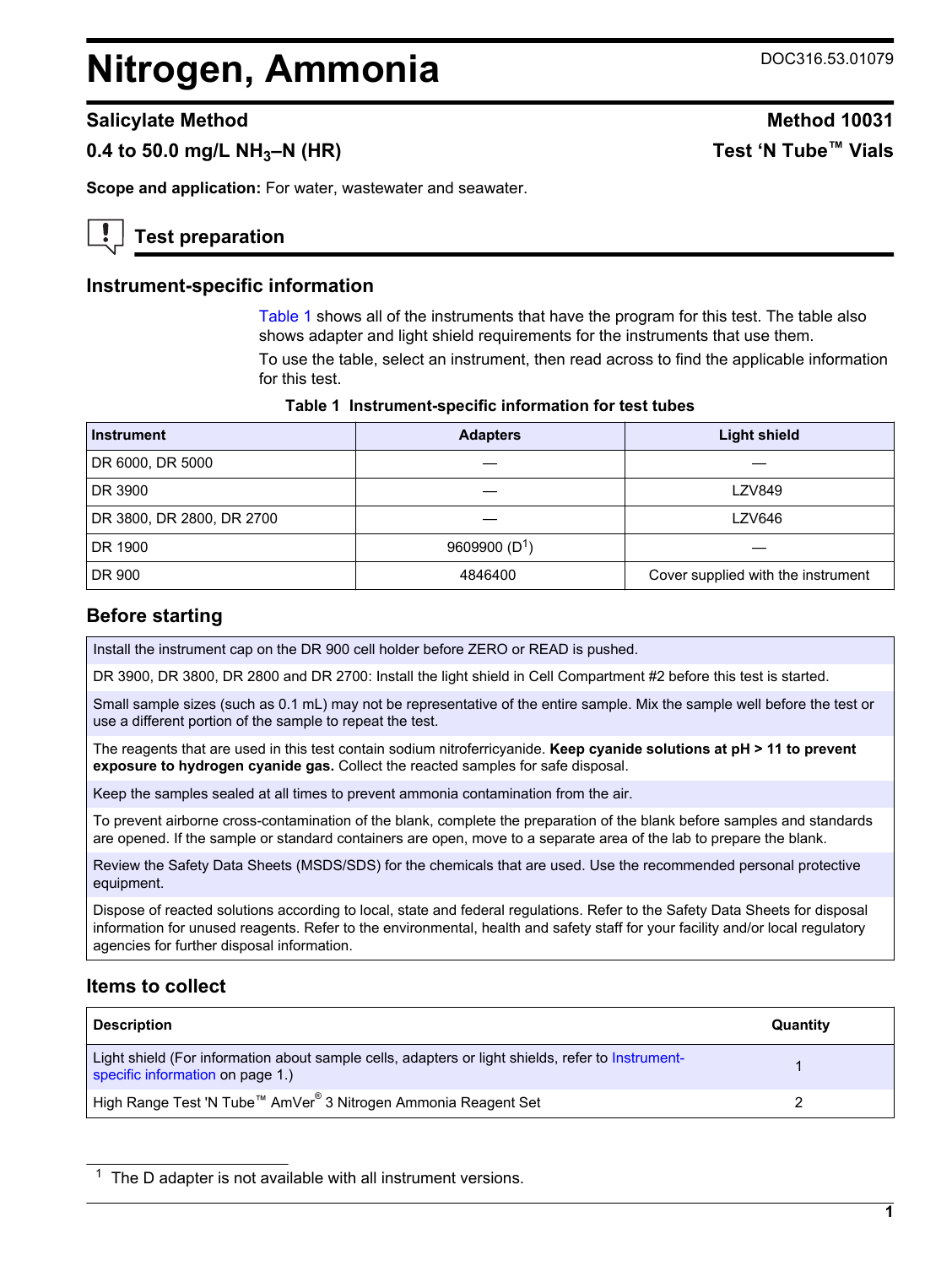## **Items to collect (continued)**

| <b>Description</b>                                    | Quantity |
|-------------------------------------------------------|----------|
| Funnel, micro (for reagent addition)                  |          |
| Pipet, TenSette <sup>®</sup> 0.1 to 1.0 mL, with tips | varies   |

Refer to [Consumables and replacement items](#page-4-0) on page 5 for order information.

## **Sample collection and storage**

- Collect samples in clean glass or plastic bottles.
- Analyze the samples as soon as possible for best results.
- If chlorine is known to be present, add one drop of 0.1 N Sodium Thiosulfate to 1 L of sample for each  $0.3$  mg/L Cl<sub>2</sub>.
- To preserve samples for later analysis, adjust the sample pH to less than 2 with concentrated hydrochloric acid (about 2 mL per liter). No acid addition is necessary if the sample is tested immediately.
- Keep the preserved samples at or below 6  $^{\circ}$ C (43  $^{\circ}$ F) for a maximum of 28 days.
- Let the sample temperature increase to room temperature before analysis.
- Before analysis, adjust the pH to 7 with 5.0 N sodium hydroxide standard solution.
- Correct the test result for the dilution caused by the volume additions.

## **Test 'N Tube procedure**



**1.** Start program **343 N, Ammonia HR TNT**. For information about sample cells, adapters or light shields, refer to [Instrument](#page-0-0)[specific information](#page-0-0) on page 1.

*Note: Although the program name can be different between instruments, the program number does not change.*



**2. Prepare the blank:** Add 0.1 mL of **ammonia-free water** to one AmVer™ Diluent Reagent Test 'N Tube for High Range Ammonia Nitrogen.



**3. Prepare the sample:** Add 0.1 mL of **sample** to one AmVer™ Diluent Reagent Test 'N Tube for High Range Ammonia Nitrogen.



**4.** Add the contents of one Ammonia Salicylate Reagent Powder Pillow for 5‑mL samples to each vial.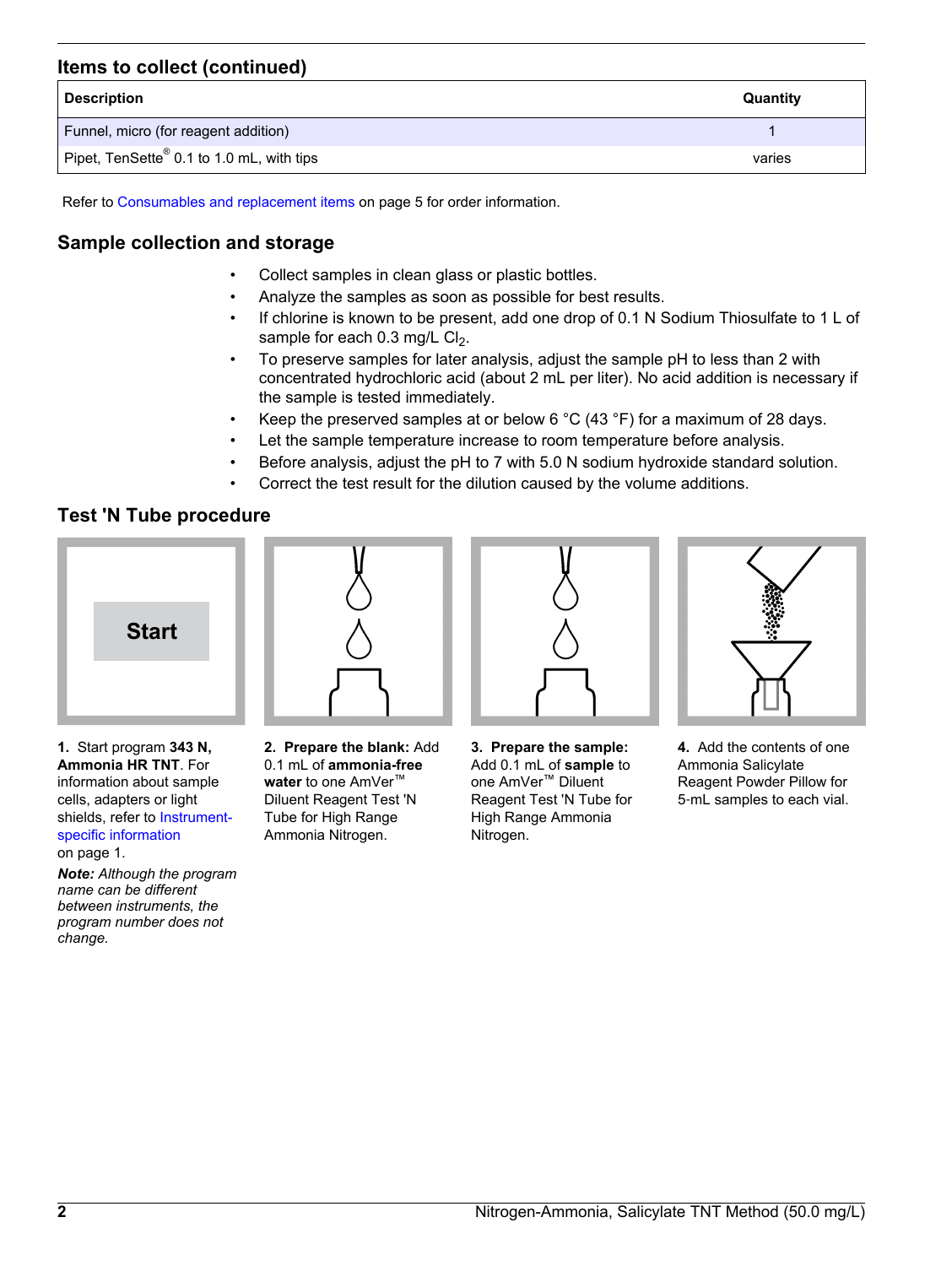

**5.** Add the contents of one Ammonia Cyanurate Reagent Powder Pillow to each vial.



**6.** Put the caps on both vials. Shake thoroughly to dissolve the powder.



**7.** Start the instrument timer. A 20‑minute reaction time starts.



**8.** Clean the blank vial.



**9.** Insert the blank vial into the 16-mm cell holder.



**10.** Push **ZERO**. The display shows 0.0 mg/L  $NH<sub>3</sub>-N.$ 



**11.** Clean the sample vial. **12.** Insert the sample vial



into the 16‑mm cell holder.



**13.** Push **READ**. Results show in mg/L  $NH_3-N$ .

# **Interferences**

| Interfering substance | Interference level                                                                                                                                                                                                                                                                                                 |
|-----------------------|--------------------------------------------------------------------------------------------------------------------------------------------------------------------------------------------------------------------------------------------------------------------------------------------------------------------|
| Calcium               | 50,000 mg/L as $CaCO3$                                                                                                                                                                                                                                                                                             |
| <b>Iron</b>           | All levels. Correct for iron interference as follows:                                                                                                                                                                                                                                                              |
|                       | Use one of the Iron, Total procedures to measure the iron concentration of the sample.<br>1.<br>Use an iron standard solution to add iron to the deionized water blank so that the blank has the<br>2.<br>same iron concentration as the sample. The iron interference will be zeroed out from the test<br>result. |
| Magnesium             | 300,000 mg/L as $CaCO3$                                                                                                                                                                                                                                                                                            |
| Monochloramine        | Monochloramine that is in chloraminated drinking water interferes directly at all levels and gives high<br>results. Use a Free Ammonia and Monochloramine method to determine free ammonia in these<br>sample matrices.                                                                                            |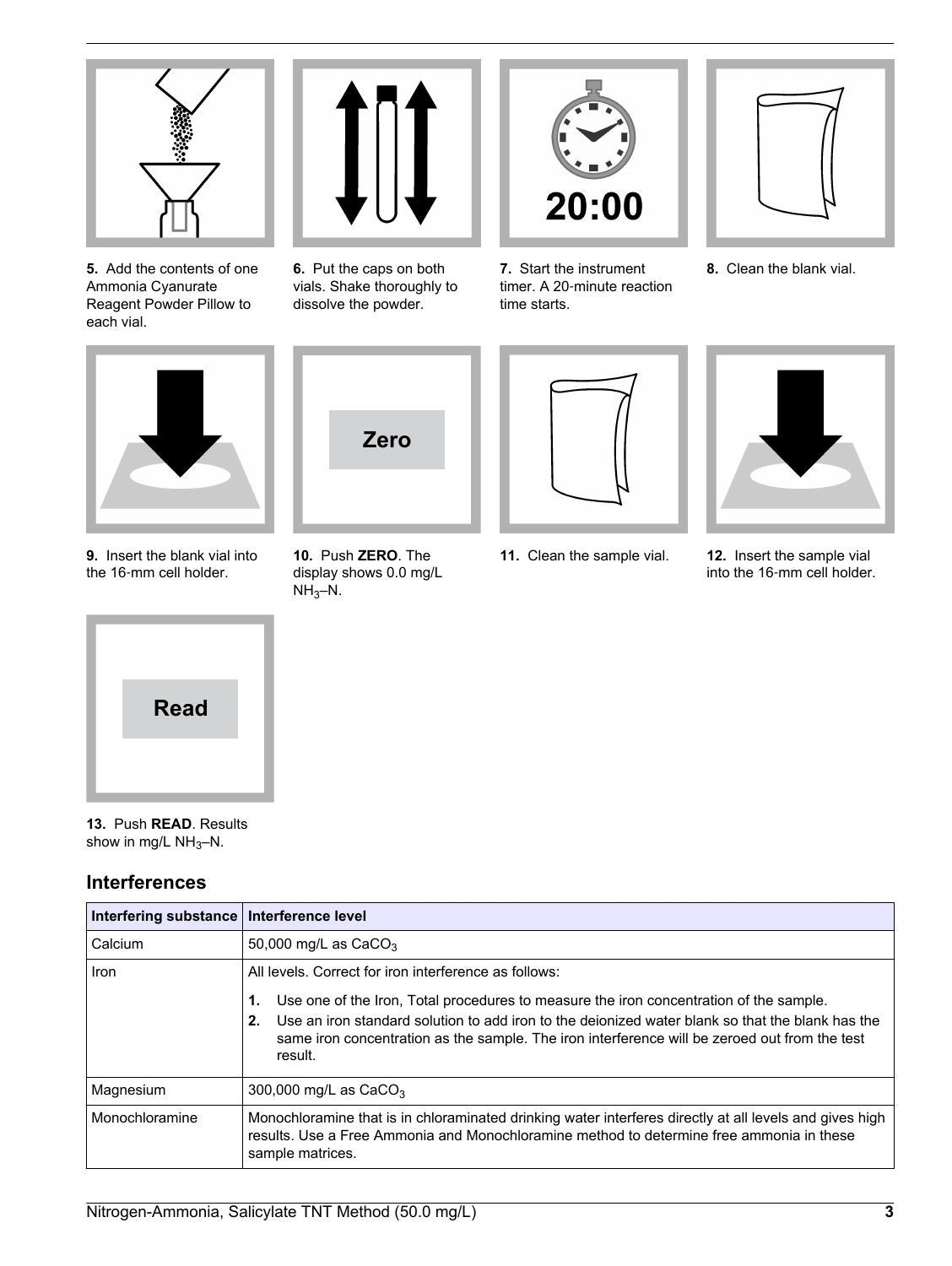| Interfering substance | Interference level                                                                                                                                                                                                                                                                                     |
|-----------------------|--------------------------------------------------------------------------------------------------------------------------------------------------------------------------------------------------------------------------------------------------------------------------------------------------------|
| Nitrate               | 5000 mg/L as $NO_3$ <sup>-</sup> -N                                                                                                                                                                                                                                                                    |
| Nitrite               | 600 mg/L as $NO_2$ <sup>-</sup> -N                                                                                                                                                                                                                                                                     |
| pH                    | Adjust acidic or basic samples to approximately pH 7. Use 1 N sodium hydroxide standard solution<br>for acidic samples and 1 N hydrochloric acid standard solution for basic samples.                                                                                                                  |
| Phosphate             | 5000 mg/L as $PO_4^{3-}$ -P                                                                                                                                                                                                                                                                            |
| Sulfate               | 6000 mg/L as $SO_4^{2-}$                                                                                                                                                                                                                                                                               |
| Sulfide               | Sulfide will intensify the color. Remove sulfide interference as follows:                                                                                                                                                                                                                              |
|                       | Measure approximately 350 mL of sample in a 500-mL Erlenmeyer flask.<br>1.<br>Add the contents of one Sulfide Inhibitor Reagent Powder Pillow. Swirl to mix.<br>2.<br>Filter the sample through a folded filter paper and filter funnel.<br>3.<br>Use the filtered sample in the test procedure.<br>4. |
| Other substances      | Less common interferences such as hydrazine and glycine cause intensified colors in the prepared<br>sample. Turbidity and color will give incorrect high values. Samples with severe interferences require<br>distillation. Use the distillation procedure that is supplied with the distillation set. |

## **Accuracy check**

### **Standard additions method (sample spike)**

Use the standard additions method (for applicable instruments) to validate the test procedure, reagents and instrument and to find if there is an interference in the sample. Items to collect:

- Nitrogen, Ammonia Ampule Standard, 150-mg/L NH $_3$ –N
- Ampule breaker
- Pipet, TenSette®, 0.1–1.0 mL and tips
- 25-mL mixing cylinders (3)
- **1.** Use the test procedure to measure the concentration of the sample, then keep the (unspiked) sample in the instrument.
- **2.** Go to the Standard Additions option in the instrument menu.
- **3.** Select the values for standard concentration, sample volume and spike volumes.
- **4.** Open the standard solution.
- **5.** Prepare three spiked samples: use the TenSette pipet to add 0.2 mL, 0.4 mL and 0.6 mL of the standard solution, respectively, to three 25-mL portions of fresh sample. Mix well.
- **6.** Use the test procedure to measure the concentration of each of the spiked samples. Start with the smallest sample spike. Measure each of the spiked samples in the instrument.
- **7.** Select **Graph** to compare the expected results to the actual results.

*Note: If the actual results are significantly different from the expected results, make sure that the sample volumes and sample spikes are measured accurately. The sample volumes and sample spikes that are used should agree with the selections in the standard additions menu. If the results are not within acceptable limits, the sample may contain an interference.*

#### **Standard solution method**

Use the standard solution method to validate the test procedure, the reagents and the instrument.

Items to collect:

- 100-mg/L Ammonia Nitrogen standard
- 50-mL volumetric flask, Class A
- 20-mL volumetric pipet, Class A and pipet filler safety bulb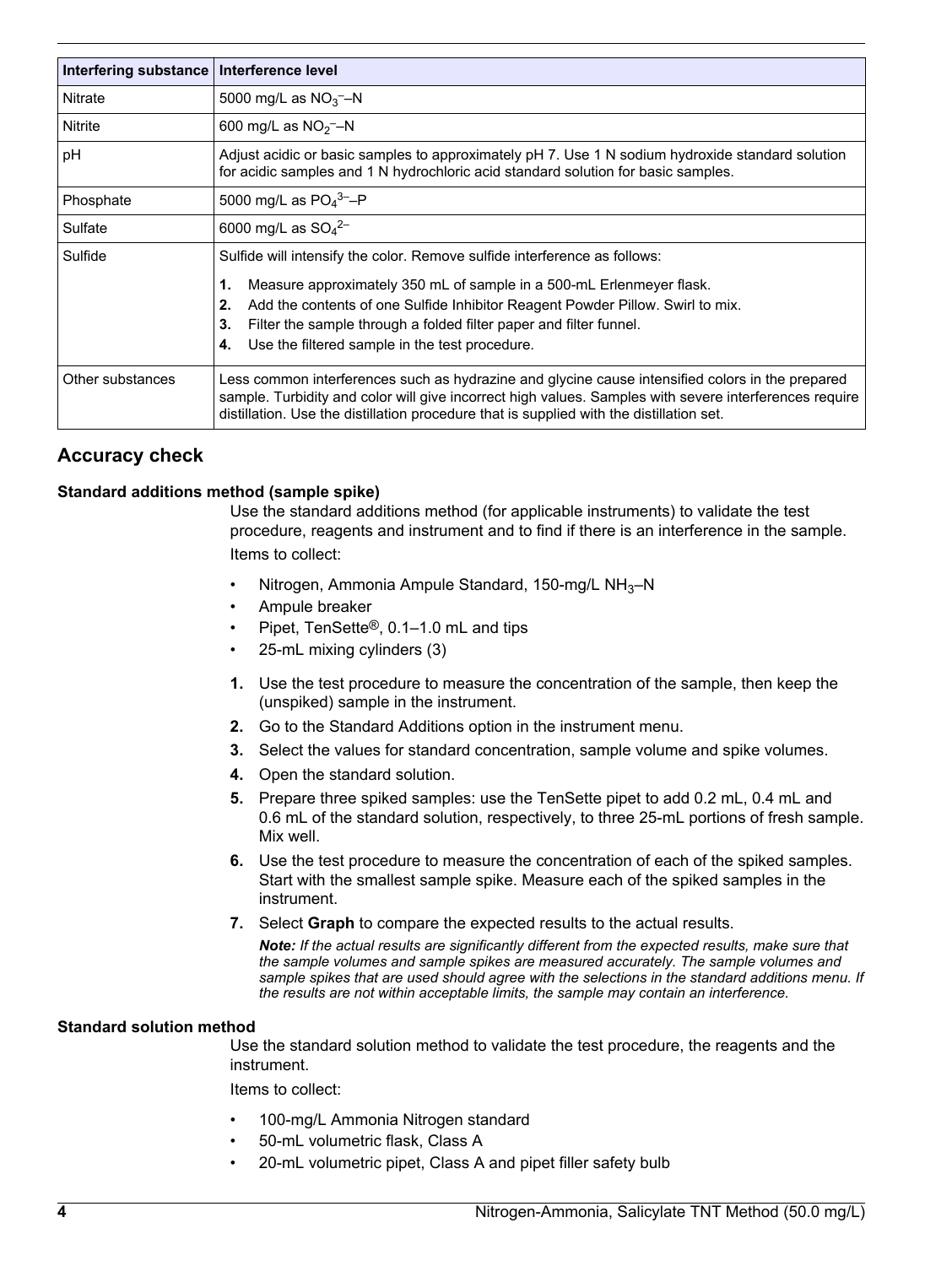- <span id="page-4-0"></span>• Deionized water
- **1.** Prepare a 40.0 mg/L ammonia nitrogen standard solution as follows:
	- **a.** Use a pipet to add 20.0 mL of 100 mg/L ammonia nitrogen standard solution into the volumetric flask.
	- **b.** Dilute to the mark with deionized water. Mix well. Prepare this solution daily.
- **2.** Use the test procedure to measure the concentration of the prepared standard solution.
- **3.** Compare the expected result to the actual result.

*Note: The factory calibration can be adjusted slightly with the standard adjust option so that the instrument shows the expected value of the standard solution. The adjusted calibration is then used for all test results. This adjustment can increase the test accuracy when there are small variations in the reagents or instruments.*

## **Method performance**

The method performance data that follows was derived from laboratory tests that were measured on a spectrophotometer during ideal test conditions. Users can get different results under different test conditions.

| <b>Program</b> | <b>Standard</b>    | Precision (95% confidence interval) | <b>Sensitivity</b><br>Concentration change per 0.010 Abs change |
|----------------|--------------------|-------------------------------------|-----------------------------------------------------------------|
| 343            | 40.00 mg/L $NH3–N$ | 38.1–41.9 mg/L NH <sub>3</sub> –N   | 0.312 mg/L NH <sub>3</sub> -N                                   |

## **Summary of method**

Ammonia compounds combine with chlorine to form monochloramine. Monochloramine reacts with salicylate to form 5-aminosalicylate. The 5‑aminosalicylate is oxidized in the presence of a sodium nitroprusside catalyst to form a blue colored compound. The blue color is masked by the yellow color from the excess reagent present to give a greencolored solution. The measurement wavelength is 655 nm for spectrophotometers or 610 nm for colorimeters.

## **Pollution prevention and waste management**

The ammonia salicylate reagent contains sodium nitroferricyanide which, when digested, is converted to total cyanide and can have an effect on total cyanide limits in the effluent. Dispose of reacted solutions according to local, state and federal regulations.

## **Consumables and replacement items**

#### **Required reagents**

| <b>Description</b>                                                | <b>Quantity/test</b> | Unit     | Item no. |
|-------------------------------------------------------------------|----------------------|----------|----------|
| Nitrogen Ammonia, Reagent Set, High Range Test 'N Tube™<br>AmVer™ |                      | 25 tests | 2606945  |

#### **Required apparatus**

| <b>Description</b>                                      | <b>Quantity/test</b> | Unit         | Item no. |
|---------------------------------------------------------|----------------------|--------------|----------|
| Funnel, micro, poly                                     |                      | each         | 2584335  |
| Pipet, TenSette®, 0.1-1.0 mL                            |                      | each         | 1970001  |
| Pipet tips, for TenSette <sup>®</sup> Pipet, 0.1-1.0 mL | 2                    | $50$ /p $kg$ | 2185696  |
| Test tube rack                                          |                      | each         | 1864100  |